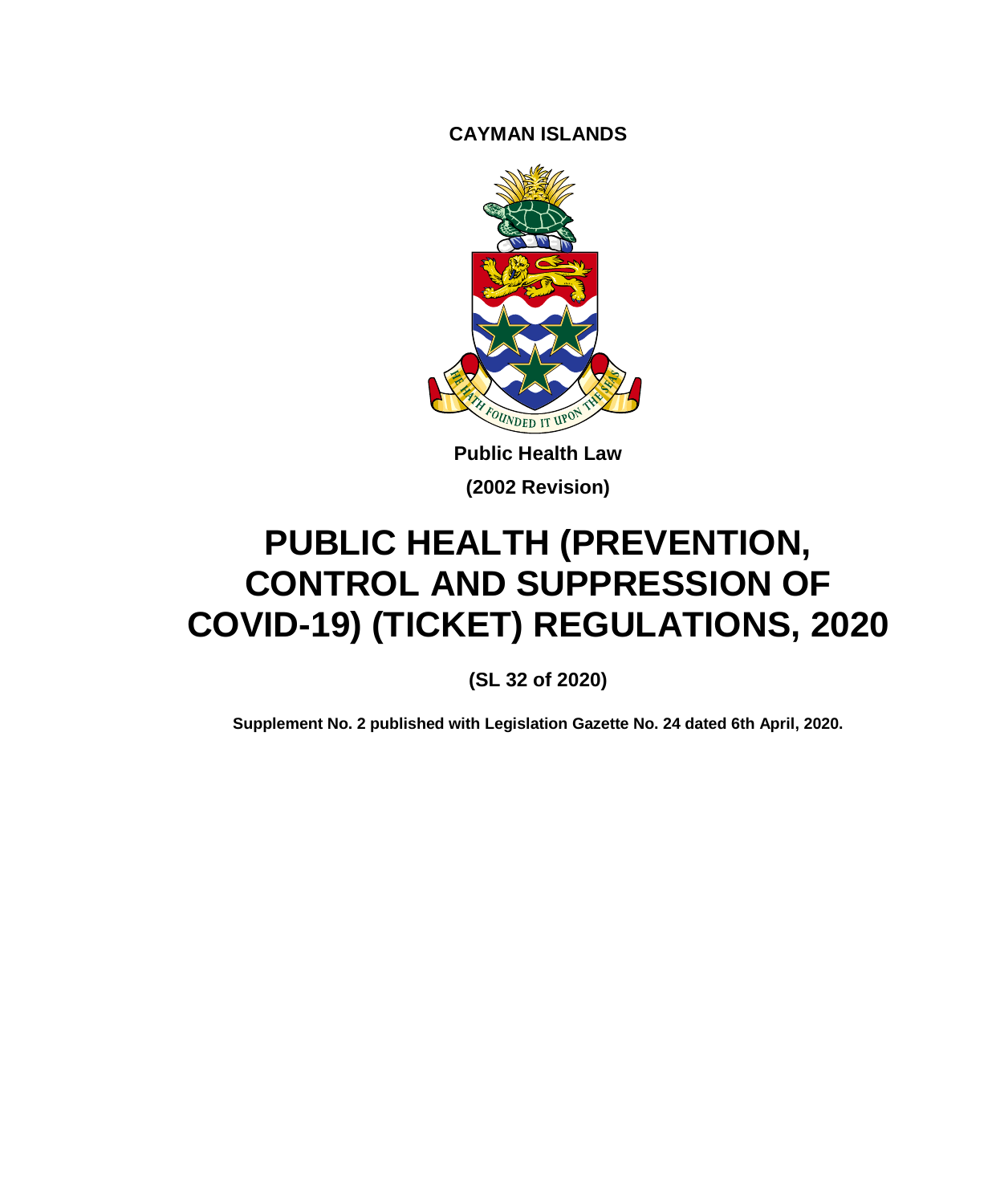# **PUBLISHING DETAILS**

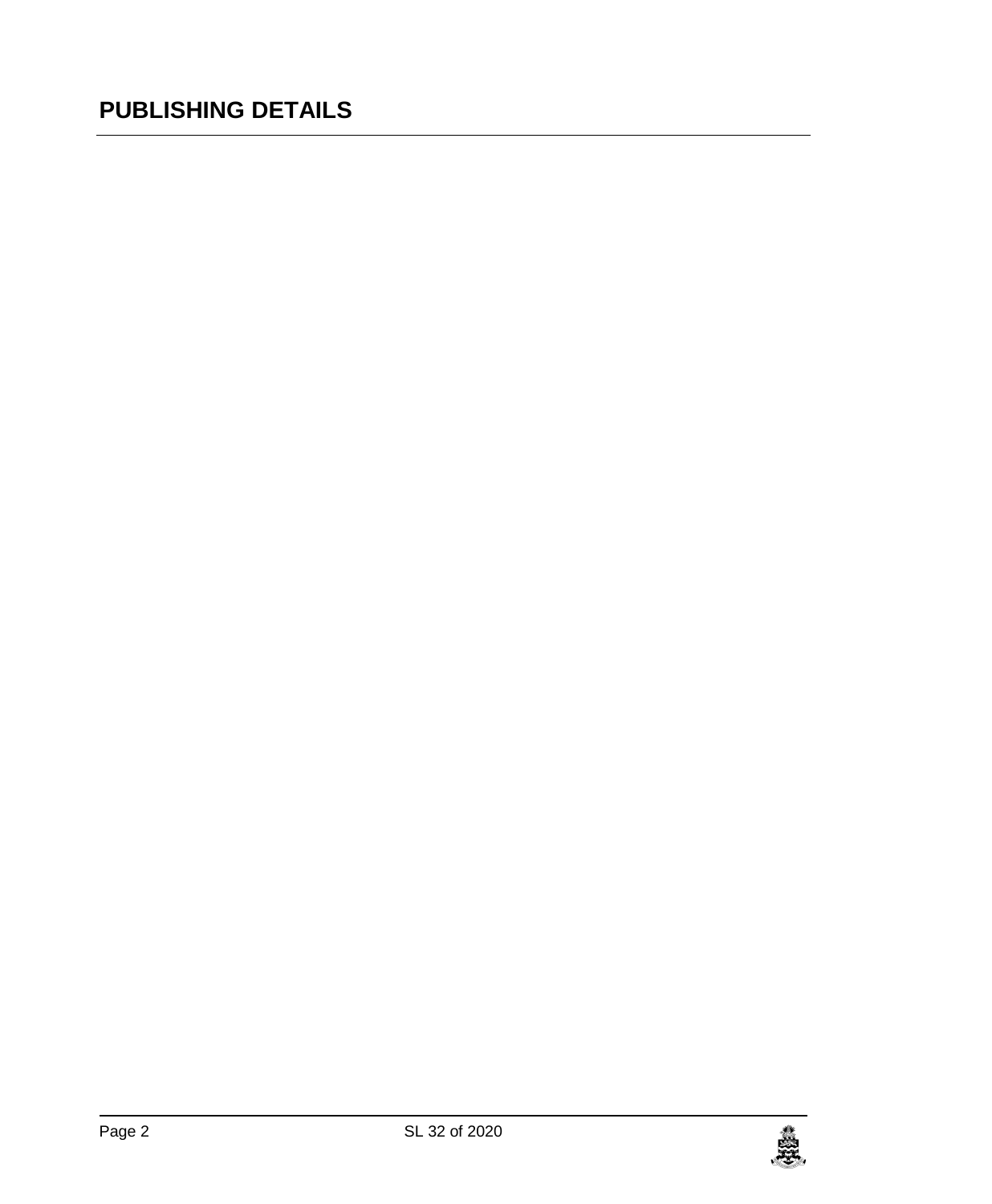## **CAYMAN ISLANDS**



**Public Health Law**

**(2002 Revision)**

# **PUBLIC HEALTH (PREVENTION, CONTROL AND SUPPRESSION OF COVID-19) (TICKET) REGULATIONS, 2020**

**(SL 32 of 2020)**

# **Arrangement of Regulations**

| Regulation             |                                                                                      | Page |
|------------------------|--------------------------------------------------------------------------------------|------|
| $\mathbf{1}$ .<br>2.   | Tickets for offences under the Public Health (Prevention, Control and Suppression of |      |
|                        |                                                                                      |      |
| 3.                     |                                                                                      |      |
| 4.                     |                                                                                      |      |
| 5.                     |                                                                                      |      |
| <b>SCHEDULE 1</b><br>9 |                                                                                      |      |
|                        | <b>SCHEDULE 2</b>                                                                    | 10   |

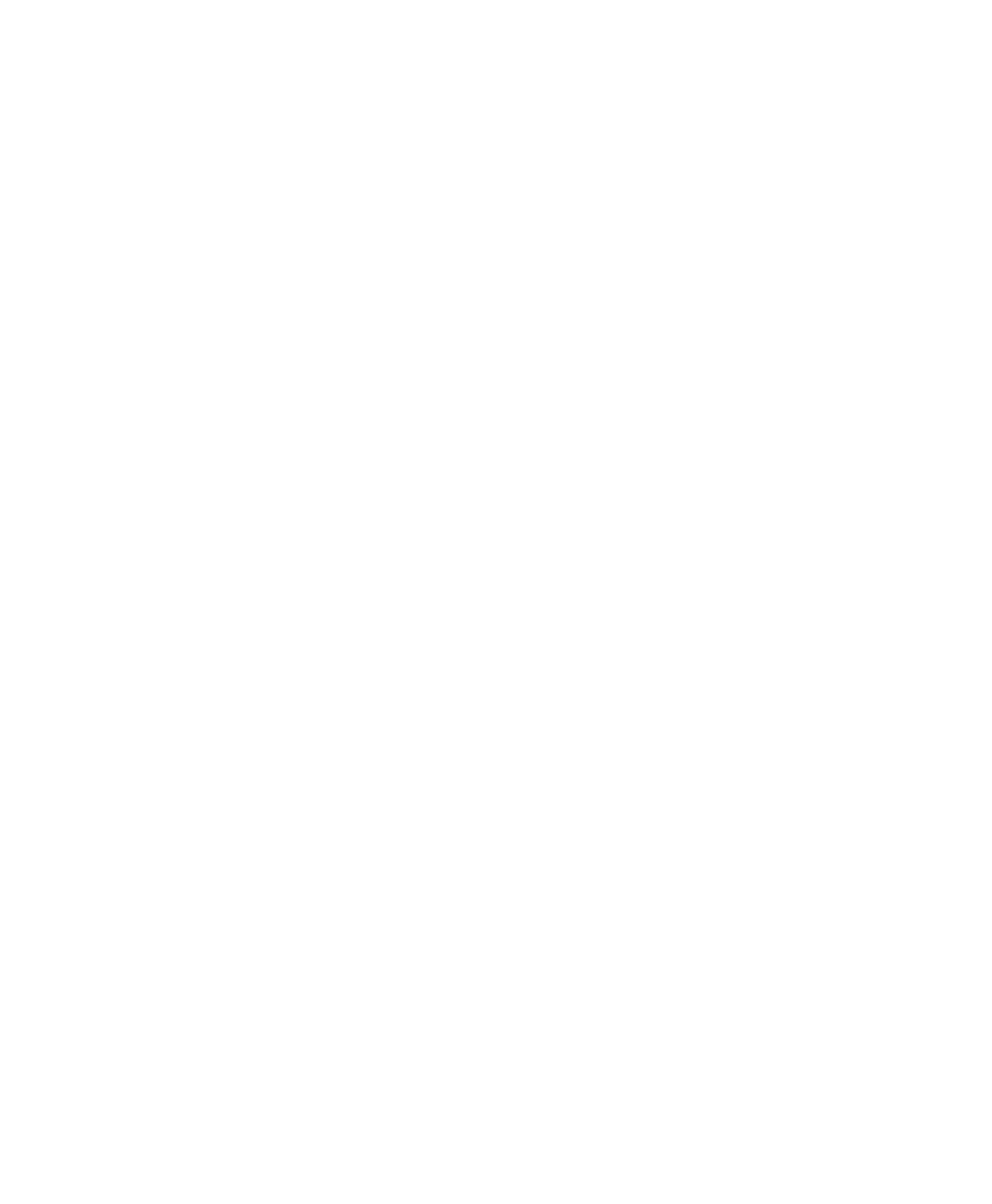## <span id="page-4-0"></span>**CAYMAN ISLANDS**



**(2002 Revision)**

# **PUBLIC HEALTH (PREVENTION, CONTROL AND SUPPRESSION OF COVID-19) (TICKET) REGULATIONS, 2020**

**(SL 32 of 2020)**

In exercise of the powers conferred by section 34 of the Public Health Law (2002 Revision) the Cabinet makes the following Regulations —

### **1. Citation and commencement**

- **1**. (1) These Regulations may be cited as the Public Health (Prevention, Control and Suppression of Covid-19) (Ticket) Regulations, 2020.
	- (2) These Regulations come into force on 7th April, 2020.

#### <span id="page-4-1"></span>**2. Tickets for offences under the Public Health (Prevention, Control and Suppression of Covid-19) Regulations, 2020**

- **2.** (1) When an offence appears to have been committed contrary to regulation 3, 4, 5, 6, 7, 8 or 8A of the *Public Health (Prevention, Control and Suppression of Covid-19) Regulations, 2020*, notwithstanding that certain penalties for such offences are by those Regulations expressed to be mandatory, a constable or a special constable may instead serve on the alleged offender a ticket in the form set out in Schedule 1.
	- (2) Where an offence referred to in Columns 1 and 2 of Schedule 2 is committed, the penalty in Column 3 applies.

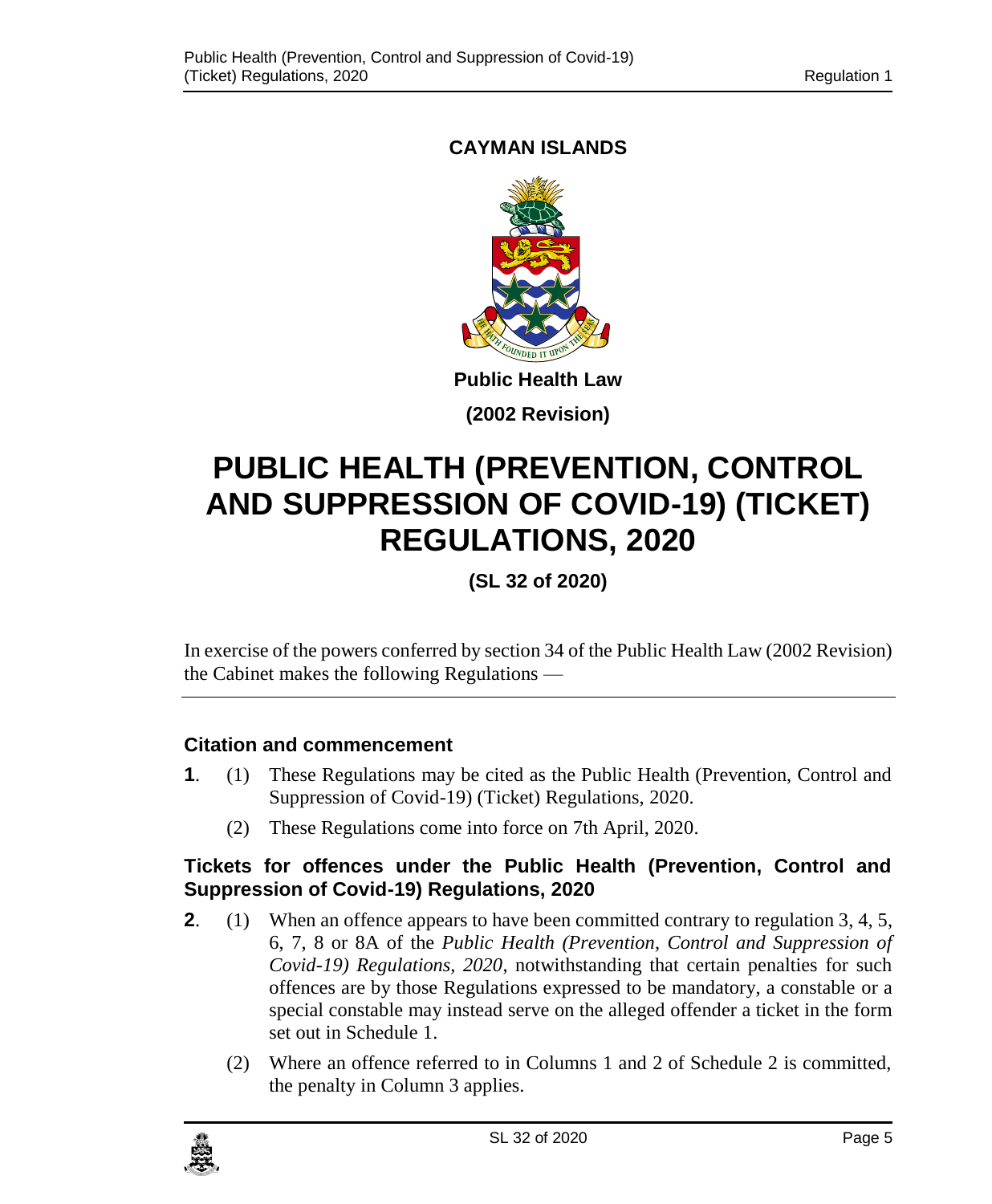- (3) Where the summary of an offence contained in Column 1 of Schedule 2 differs from the substantive creation of the offence in the provision concerned, the provision creating the offence shall prevail and no person may be acquitted on the basis that there is a conflict between the summary of the offence contained in Column 1 of Schedule 2 and the substantive provision.
- (4) Where a person is served with a ticket under paragraph (1), the payment of the penalty stated in the ticket no later than twenty-eight days after being served discharges the person from liability upon conviction for the offence set out in the ticket.
- (5) Payment of a ticket under these Regulations shall be made to the Clerk of the Court and the fine under the ticket, unless otherwise expressly stated, forms part of the general revenue of the Islands.

#### <span id="page-5-0"></span>**3. Service and payment of ticket**

- **3**. (1) A constable or a special constable who serves a ticket shall complete and sign a certificate of service stating that the ticket was, on the date set out in the certificate, served on the person whom the constable or the special constable had reason to believe committed the offence and the certificate shall be evidence that, on the date set out in the certificate, a ticket was served on the person whom the constable or the special constable had reason to believe committed the offence.
	- (2) Upon being served a ticket, a person may
		- (a) pay the total amount set out in the ticket;
		- (b) enter a "not guilty" plea in accordance with regulation 4; or
		- (c) attend the summary court on the date set out in the ticket and enter a plea.

#### <span id="page-5-1"></span>**4. Trial after not paying ticket or not agreeing to ticket**

- **4**. (1) A person who is served with a ticket and who wishes to enter a "not guilty" plea may request a trial by signing the request for trial in the ticket and delivering the ticket to the Clerk of the Court within twenty-eight days of being served with the ticket and the Clerk of the Court shall enter a plea of "not guilty".
	- (2) As soon as practicable after a person requests a trial under paragraph (1), the Clerk of the Court shall notify the Commissioner of the request, request the duplicate ticket, fix the time and place of the trial and notify the defendant and the prosecution of the time and place of the trial.
	- (3) A person who has been served with a ticket and has not paid the total amount set out in the ticket in accordance with regulation 3, nor entered a "not guilty" plea in accordance with paragraph (1), shall attend at the court on the date specified in the ticket, which shall be no earlier than thirty-eight days after the date that the ticket was served on the person and the notice of the court date in the ticket shall be notice to the defendant and the prosecution of the same.

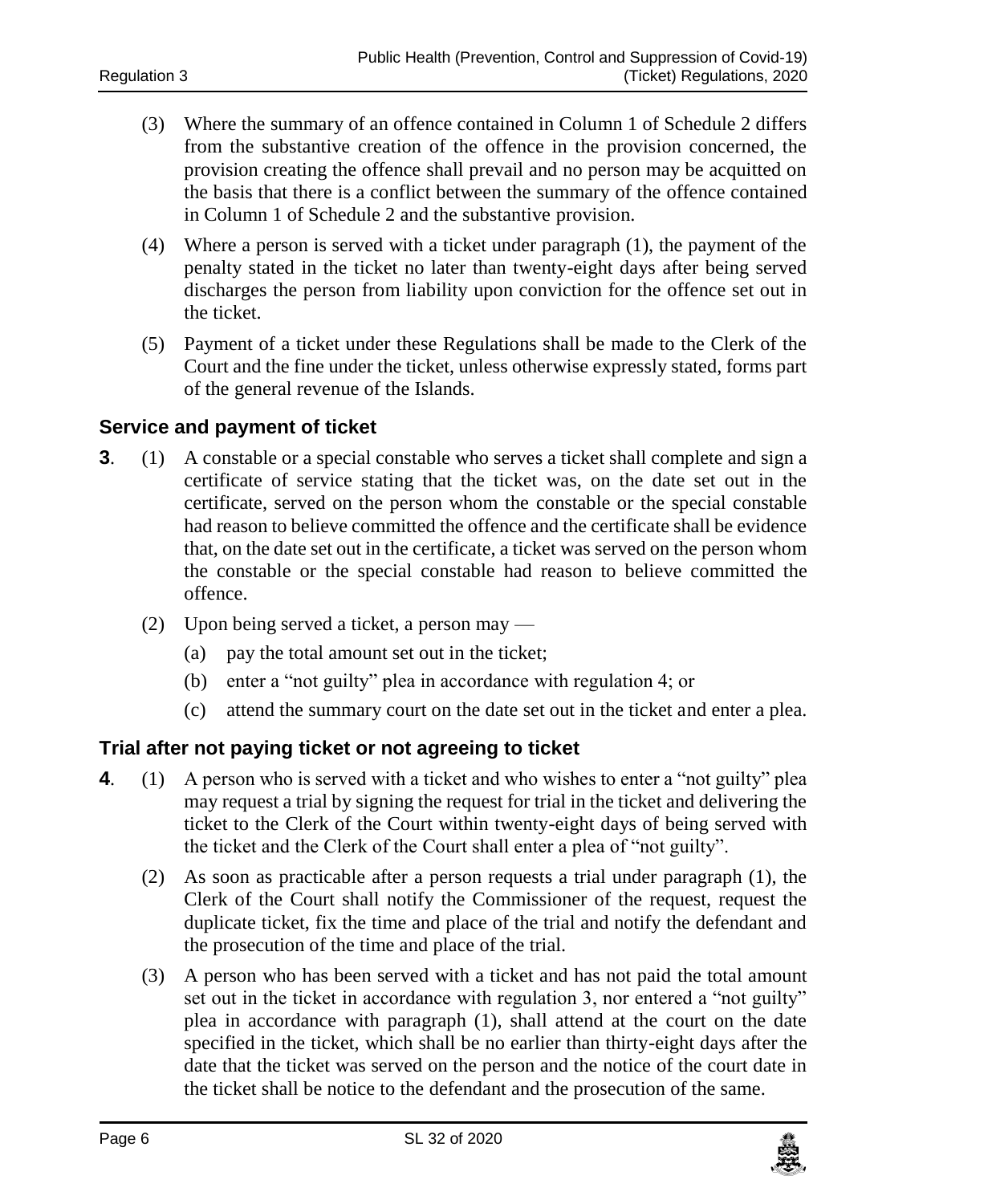- (4) The Commissioner shall, within forty-eight hours of the expiration of the twenty-eight day period after a ticket is served, file with the Clerk of the Court every ticket that remains unpaid after twenty-eight days of having been served.
- (5) A ticket filed with the Clerk of the Court is evidence of the facts alleged in the ticket without proof of the signature of the person appearing to have completed the ticket or the person on whom the ticket was served.
- (6) Except as otherwise provided, a notice or document required or authorized to be given or delivered under this regulation may be given or delivered personally by registered mail or electronically.
- (7) Evidence that a notice or document required or authorized to be given or delivered to a person under this regulation was sent by registered mail to the person at the last known place of abode or business address appearing on a ticket or electronically, is sufficient evidence that the notice or document was given or delivered to the person unless the contrary is proved.
- (8) A person who is convicted of an offence in a trial requested under paragraph (1) or in a trial as a result of a failure to pay the total amount set out in the ticket in accordance with regulation 3, is liable on summary conviction to a fine of one thousand dollars and to imprisonment for a term of six months.
- (9) The ticket, for the purposes of a trial, is deemed to be a complaint within the meaning of section 14 of the *Criminal Procedure Code (2019 Revision).*
- (10) Notwithstanding anything in law to the contrary, where the ticket remains unpaid at the expiration of the time specified for the payment of the ticket or where the person served requests a trial, the ticket shall be deemed to be a summons in accordance with section 15 of the *Criminal Procedure Code (2019 Revision)*.
- (11) Proceedings in respect of an offence deemed to be instituted by a ticket under these Regulations shall not be listed for hearing in court unless —
	- (a) the Commissioner delivers or causes to be delivered the duplicate of the ticket with a certificate stating that the payment of the ticket has not been received within the twenty-eight day period within which it was payable; and
	- (b) a period of ten days has elapsed from the last day on which the ticket penalty was payable.
- (12) Where the ticket is not paid within the time specified in the ticket or the person served requests a trial, proceedings in respect of the offence specified in the ticket shall be in accordance with the procedure set out for Category C offences under the *Criminal Procedure Code (2019 Revision).*

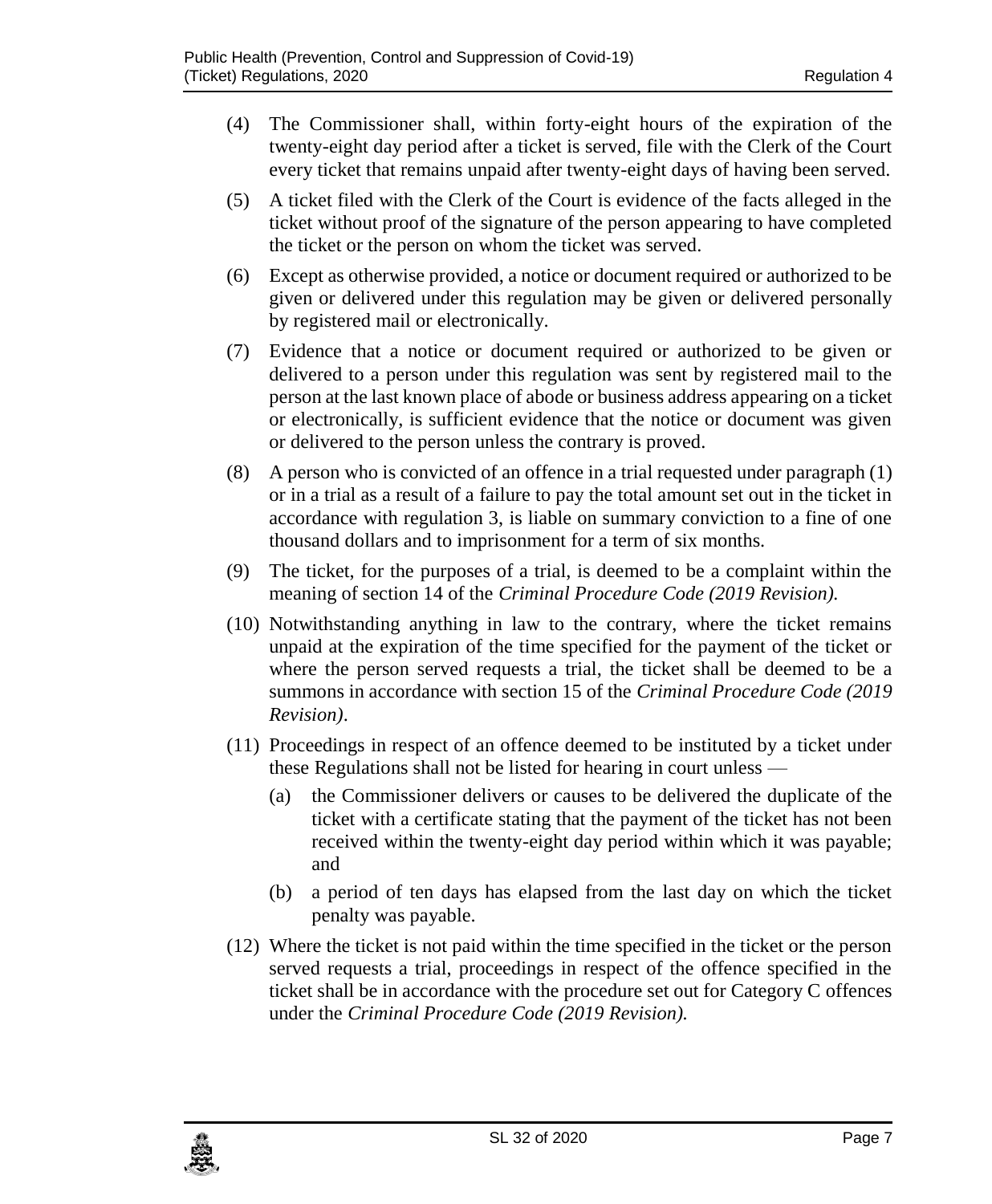## <span id="page-7-0"></span>**5. Expiry**

**5**. These Regulations cease to have effect at a date as may be specified by Cabinet and notified in the *Gazette*, in any other official Government website or official means of communication.

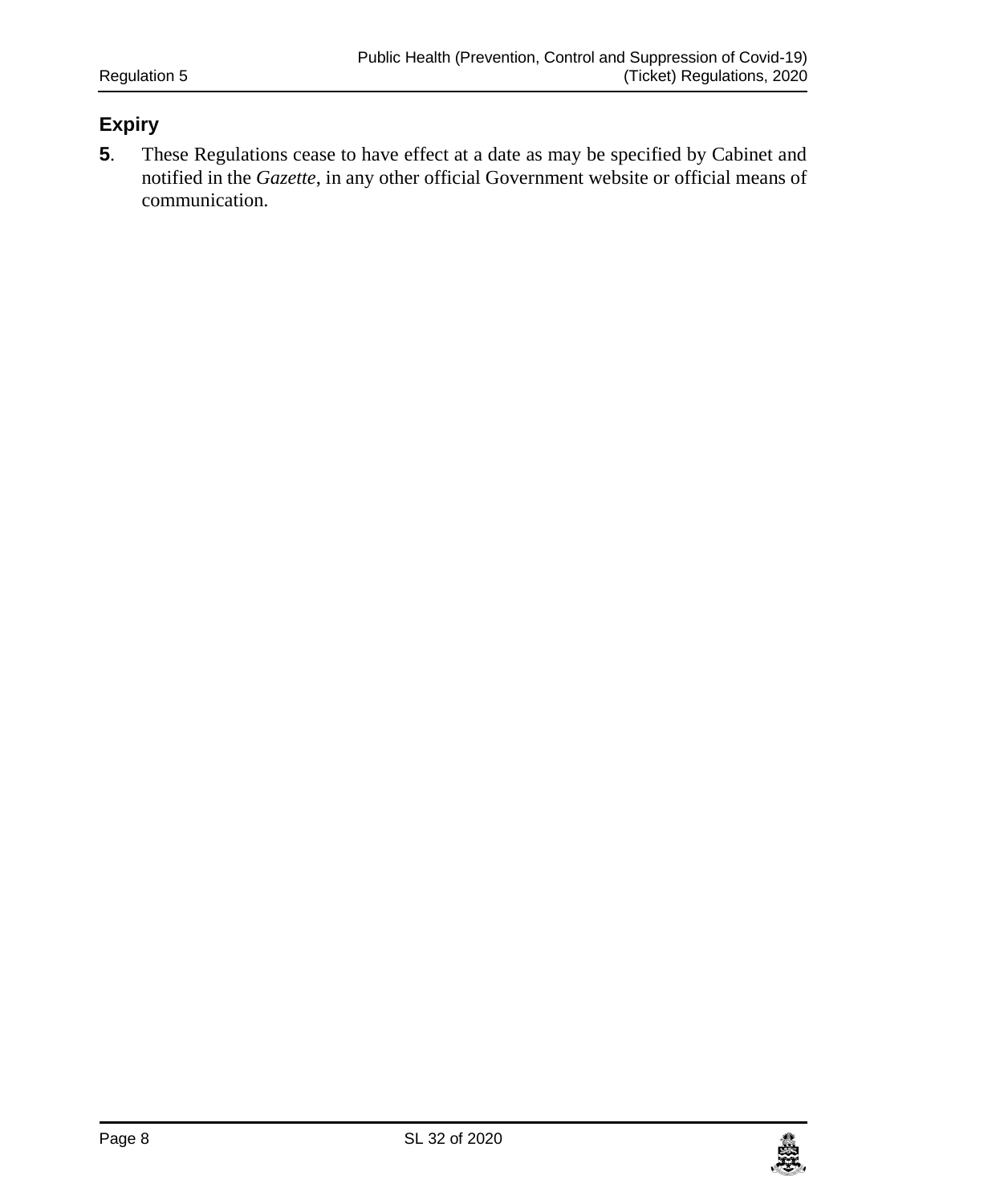# <span id="page-8-0"></span>**SCHEDULE 1**

*(regulation 2(1))*

## TICKET UNDER THE PUBLIC HEALTH (PREVENTION, CONTROL AND SUPPRESSION OF COVID-19) REGULATIONS, 2020

*Tick one only:*

Ticket served upon alleged offender (*details below*)

| Phone: ________________________________(work)______________________(home)                                                              |             |                             |
|----------------------------------------------------------------------------------------------------------------------------------------|-------------|-----------------------------|
|                                                                                                                                        |             |                             |
| You are summoned to appear in the Summary Court at George Town /Cayman Brac                                                            |             |                             |
|                                                                                                                                        |             |                             |
| or in the alternative produce this ticket to the Clerk of Court at any time during office hours<br>following offences committed by you |             |                             |
|                                                                                                                                        |             |                             |
|                                                                                                                                        |             |                             |
| Offence:                                                                                                                               | Regulation: | $\frac{\text{S}}{\text{S}}$ |
| Offence:                                                                                                                               | Regulation: | $\frac{\text{S}}{\text{S}}$ |
| Offence:                                                                                                                               | Regulation: |                             |
| Offence:                                                                                                                               | Regulation: | $\frac{1}{2}$               |
|                                                                                                                                        |             |                             |
|                                                                                                                                        |             |                             |
|                                                                                                                                        |             |                             |

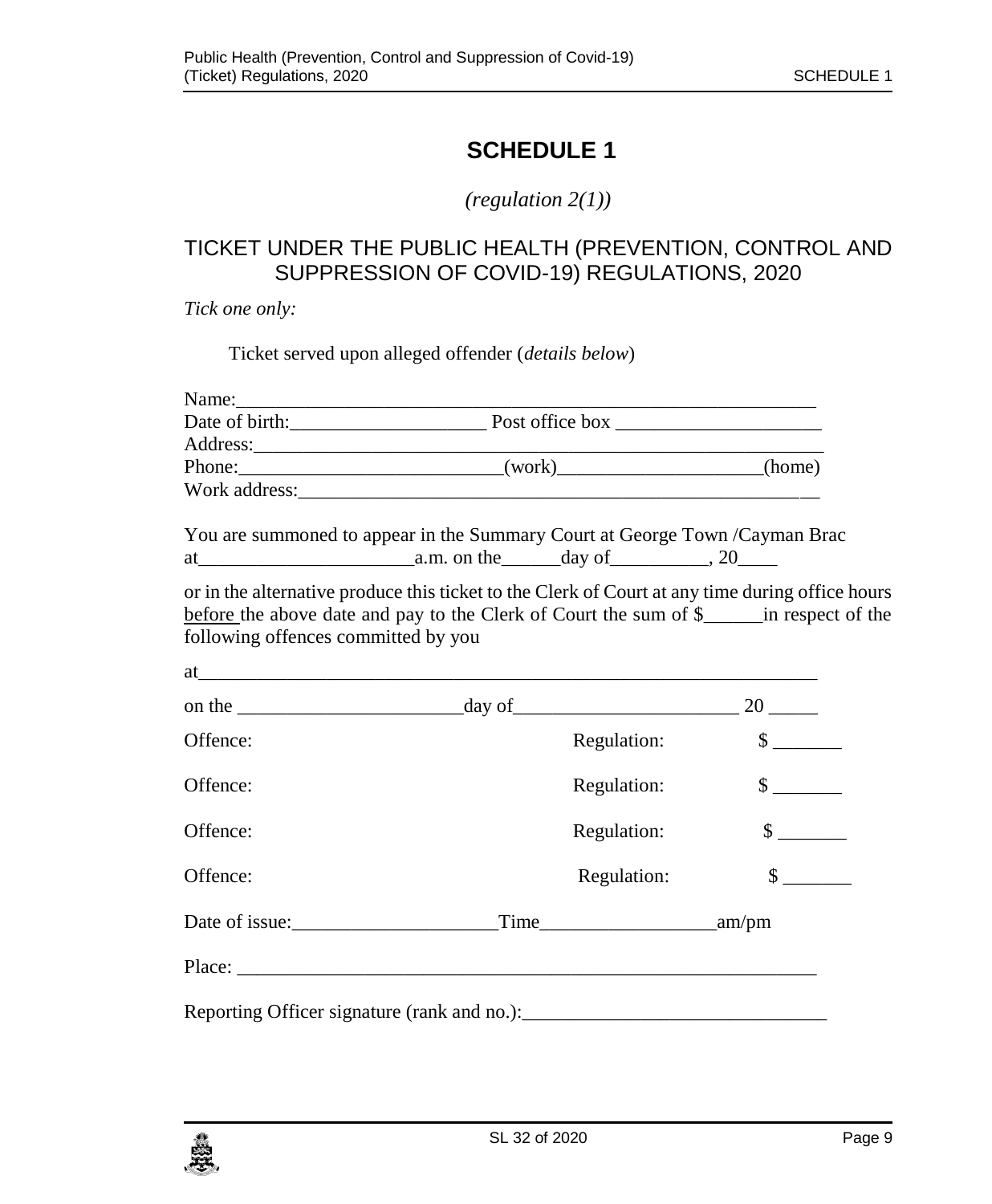# <span id="page-9-0"></span>**SCHEDULE 2**

### *(regulation 2(2))*

## TICKET OFFENCES AND FINES UNDER THE PUBLIC HEALTH (PREVENTION, CONTROL AND SUPPRESSION OF COVID-19) REGULATIONS, 2020

| Column <sub>1</sub><br><b>Offence</b>                                                                                                                                                                                  | Column <sub>2</sub><br><b>Relevant Regulation of the Fine</b><br><b>Public Health (Prevention,</b><br><b>Control and Suppression</b><br>of Covid-19) Regulations,<br>2020 ("the Regulations") | Column <sub>3</sub> |
|------------------------------------------------------------------------------------------------------------------------------------------------------------------------------------------------------------------------|-----------------------------------------------------------------------------------------------------------------------------------------------------------------------------------------------|---------------------|
| 1. Not restricting number of<br>customers in a place of<br>business so that at any one<br>time each customer is able<br>to distance himself or<br>herself at least six feet or<br>two metres from any other<br>person. | 3(2)<br>Regulation<br>of<br>the l<br>Regulations                                                                                                                                              | \$250               |
| 2. Not maintaining a<br>distance of at least six feet<br>or two meters from another<br>person.                                                                                                                         | Regulation<br>3(3)<br>of<br>the<br>Regulations                                                                                                                                                | \$250               |
| 3. Holding a public<br>meeting, procession or<br>festive ceremony contrary<br>to the Regulations.                                                                                                                      | Regulation<br>4(1)<br>of<br>the<br>Regulations                                                                                                                                                | \$750               |
| 4. Opening an<br>establishment, institution,<br>business, organisation or<br>office which is not exempt.                                                                                                               | Regulation $5(1)(a)$ of the<br>Regulations                                                                                                                                                    | \$750               |

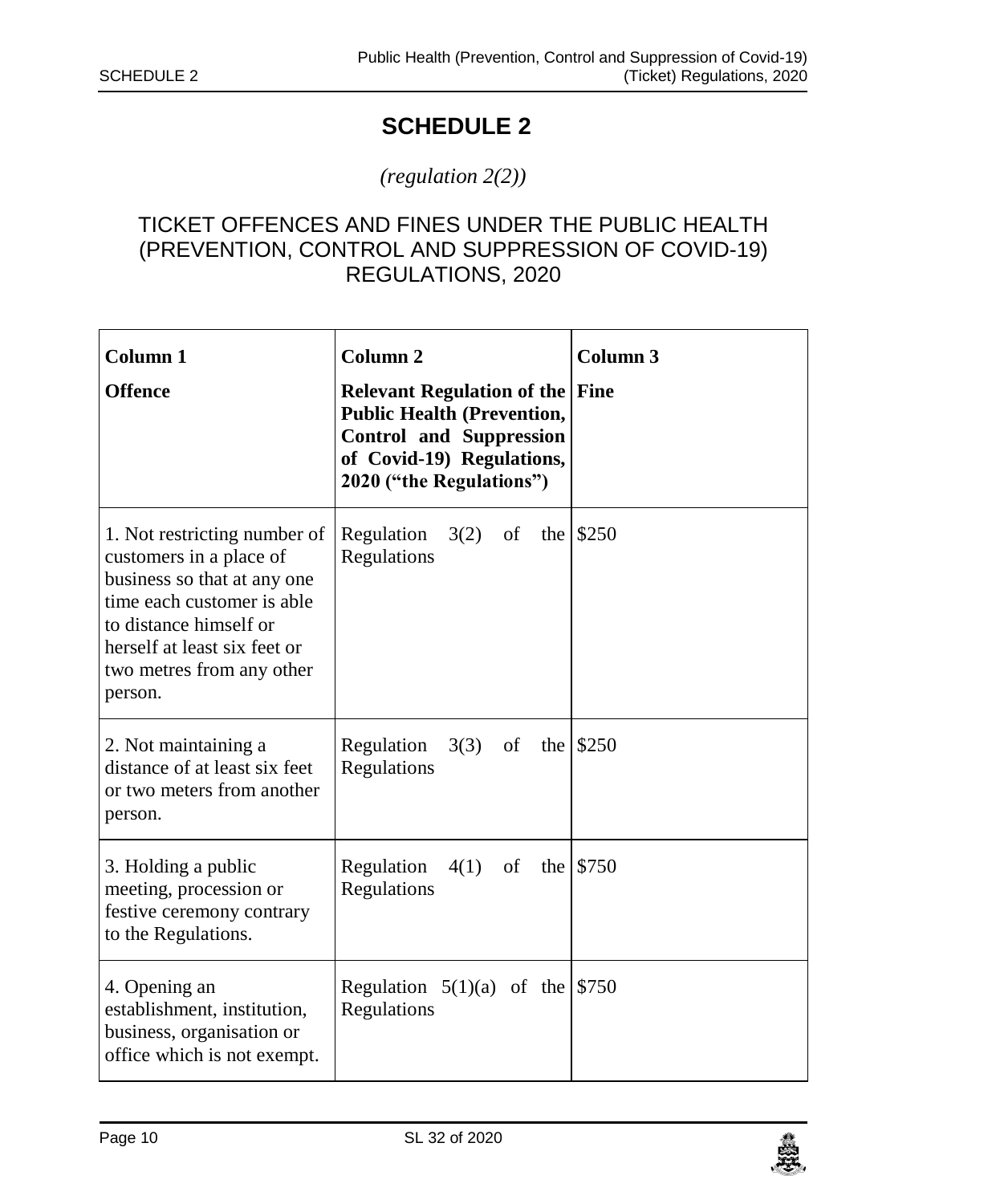| 5. Opening an<br>establishment, institution,<br>business, organisation or<br>office which is exempt<br>outside of the specified<br>hours.                                                                                                    | Regulation 5(1)(b) and (c) of $\frac{15750}{ }$<br>the Regulations |           |
|----------------------------------------------------------------------------------------------------------------------------------------------------------------------------------------------------------------------------------------------|--------------------------------------------------------------------|-----------|
| 6. Permitting a convenience<br>store or minimart to have<br>more than six customers at<br>any one time.                                                                                                                                      | Regulation<br>5(3)<br>of<br>Regulations                            | the \$750 |
| 7. Carrying out any activity<br>or operation set out in<br>regulation $6(1)$ of the<br>Regulations.                                                                                                                                          | Regulation $6(1)$                                                  | \$500     |
| 8. Permitting a visit to, or<br>visiting, the following<br>places i.e. —<br>(a) a place or facility of<br>quarantine or isolation;<br>(b) a detainee in a prison or<br>place of detention; or<br>(c) a patient in a health care<br>facility. | Regulation $7(1)$                                                  | \$500     |
| 9. Permitting a visit to, or<br>visiting, a residential home<br>care facility, without the<br>written permission of the<br>Medical Officer of Health.                                                                                        | Regulation 7(1A)                                                   | \$500     |
| 10. Without lawful<br>authority, remaining in a<br>place other than the<br>confines of the person's<br>place of residence, inclusive<br>of the person's yard space.                                                                          | Regulation $8(1)$                                                  | \$500     |